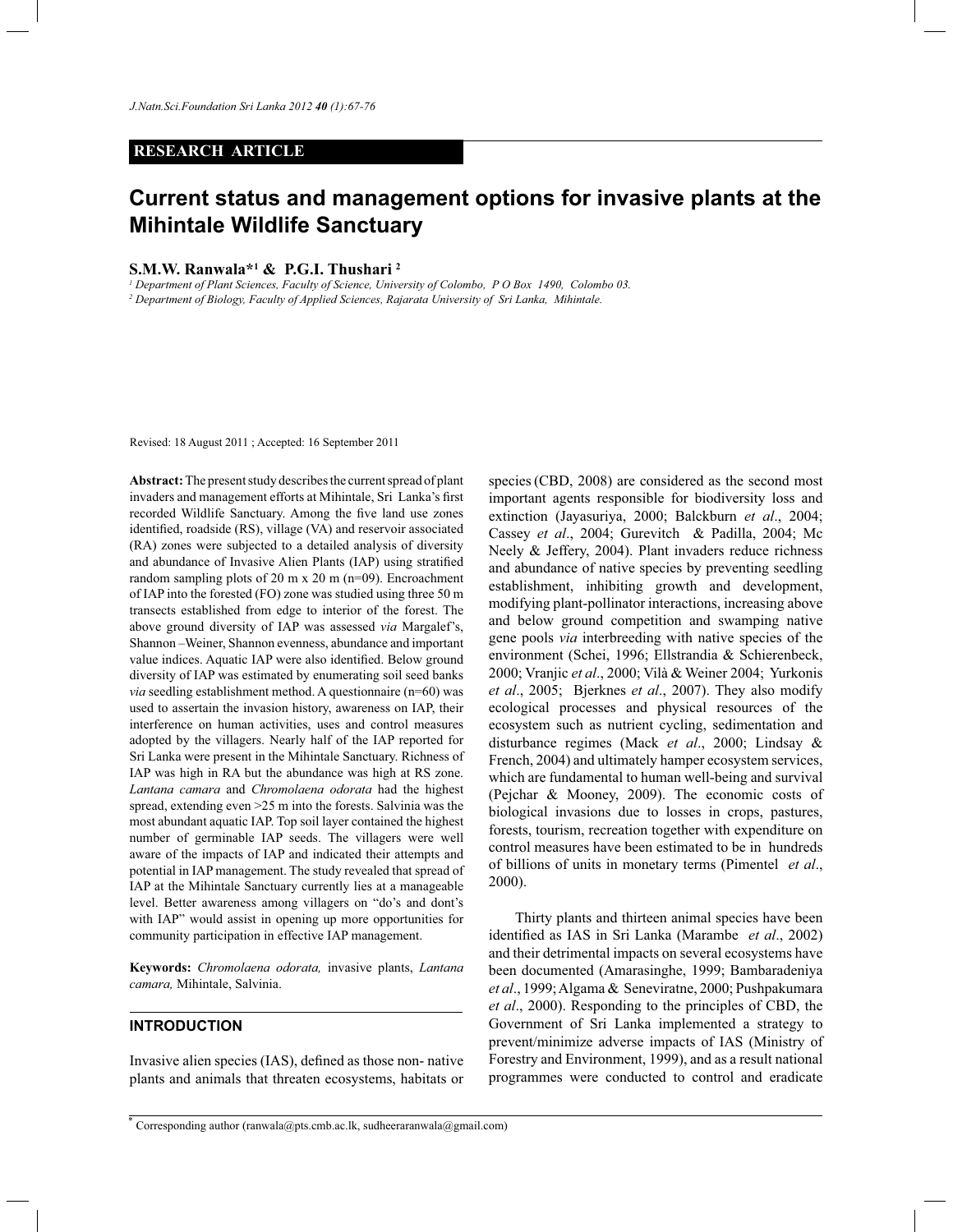aquatic (Amarasinghe, 2008) and terrestrial plant invaders in the National Parks at Uda-Walawa, Bundala and Horton Plains (Weerakoon, 2008). In addition, there have been a few small scale programmes conducted by Non-Governmental Agencies to control and eradicate IAS at several locations in Sri Lanka (Marambe, 2008). The Policy for Management and Procedural Synopsis of IAS in Protected Areas of Sri Lanka, drafted by the Department of Wildlife Conservation has also emphasized on the eradication and control of plant invaders (especially the non palatable species) that have threatened biota in the protected areas (Marambe *et al.,* 2006).

 Surveys for documentation of occurrence and spread of invaders are imperative for IAS management programmes on selection of priority sites and species (Marambe, 2008). However, at present very limited baseline information is available on the distribution and abundance of invasive alien plant species in many protected areas of Sri Lanka (Weerakoon, 2008).

 Protected areas, which occupy about 15% of the land area of the country, habour most of the country's unique wealth of biodiversity. Among the 321 protected sites, the Mihintale Sanctuary established in 246 BC, occupies a prestigious position as being the oldest sanctuary in Sri Lanka (and perhaps the world's first Sanctuary) with a continuous record for 2560 yrs (Cummings, 2006). Being a historically important sacred pilgrimage site where Buddhist philosophy and concepts of biodiversity conservation were first adverted to Sri Lanka, Mihintale provides strong links with religious, cultural and biodiversity conservation foundations of the country. According to the National Conservation Review (Ministry of Forestry and Environment and World Conservation Union, 1997) the biota of Mihintale comprises 41 plant species from 36 genera belonging to 31 families, including 06 endemic and 01 threatened plant species and 37 faunal species from 33 genera belonging to 26 families, including 04 endemics and 03 threatened animal species. A recent survey on medicinal plants at the Mihintale Sanctuary has reported 159 plant species from 111 genera belong to 54 families, including 03 threatened plants, namely, *Salacia reticulata, Munronia pinnata* and *Vernonia zeylanica* (Herath *et al*., 2009).

 Today the sanctuary is a mosaic of fragmented zones of different land use and vegetation types segregated by footpaths, tanks and villages. The land within and around the boundary of the sanctuary is highly disturbed by chenas, irrigated cultivations and home gardens (Divisional Secretariat, Mihintale, 2006). Thus the indigenous biota of Mihintale has simultaneously received challenges from IAS.

There are no previous records on the occurrence and spatial distribution of Invasive Alien Plants (IAP) in the Mihintale Sanctuary. The present study was therefore designed to document the current distribution of IAP in relation to the land use pattern of the Sanctuary and to identify human activities that influence the spread of IAP within the Sanctuary. As above ground observations of plant invaders reflect only a part of the diversity and below ground storage of seeds plays a vital role in the potential for regeneration (Richardson *et al*., 1989), our investigations were extended to enumerate the soil seed bank of invasive alien plants within the Sanctuary. Following analysis of the present situation, effective measures for the control of plant invaders have been suggested.

# **METHODS AND MATERIALS**

*Study site***:** Mihintale situated in the Anuradhapura district of the North-Central Province of Sri Lanka is approximately 1000 ha in extent of land and aquatic water bodies is bounded north by the main road from Anuradhapura to Trincomalee  $(A_{12})$ , east by a portion of the Mahakanadara tank, south by a small foot path from  $A_9$  road and Katukeliyawa, Katupotha Kanda and west by the Kandy- Jaffna  $(A_9)$  main road (Divisional Secretariat, Mihintale, 2006) (Figure 1).

 Mihintale receives an annual rainfall between 1000- 1,500 mm/year mainly from the North – East monsoon and inter-monsoonal rains and experiences a temperature of 19  $\mathrm{^0C}$  to 35  $\mathrm{^0C}$ . The five villages established in the sanctuary depend highly on Kaludiyapokuna, Kudakirindegama, Mahakirindegama, Ihala-Mudawa, and Mahakanadara tanks. The major types of vegetation in the sanctuary are disturbed secondary forests, scrub lands, paddy fields, chena lands, aquatic habitats and rock outcrops (Divisional Secretariat, Mihintale, 2006).

 Preliminary observations of the study site has identified five major zones of different land use patterns including a roadside zone (RS) associated with the Kandy-Jaffna, Trincomalee-Anuradhapura and Katukaliyawa roads, a village zone (VA) with inhabitants and their cultivations, a zone associated with reservoirs (RA) including Kaludiyapokuna, Kudakirindegama and Ihala-Mudawa tanks, a forested zone (FO) consisting of patches of forests in Katupothakanda and Kaludiyapokuna areas and the sacred zone (ST) associated with the sacred temple. Following a reconnaissance survey on plant invaders in all zones, FO and ST zones were excluded from sampling due to the scarcity of IAP. Data collection was done as follows from November 2008 to April 2009.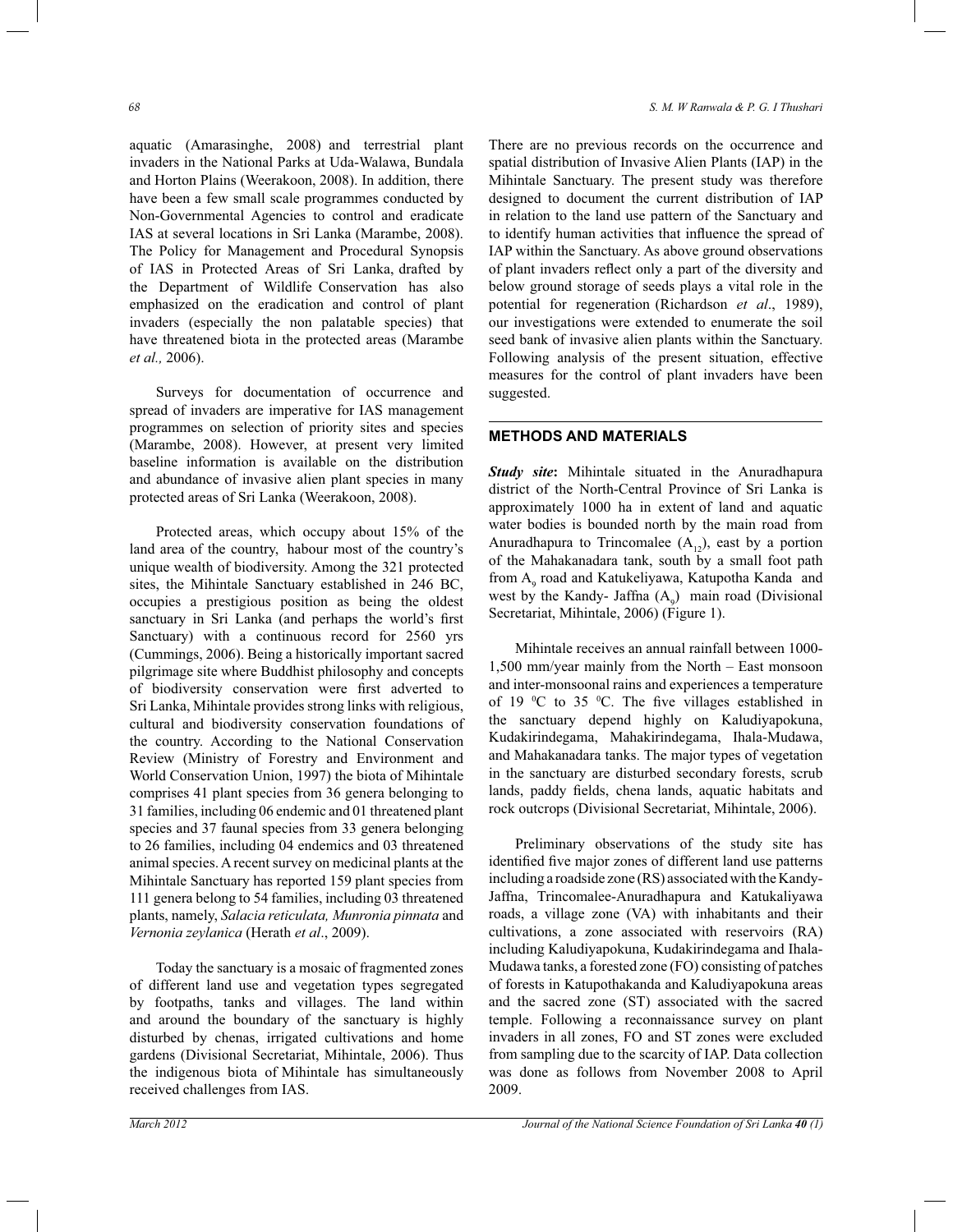*Above ground diversity of IAP***:** The above ground diversity of IAP in RS, VA and RA zones of the Sanctuary was assessed *via* few approaches found in literature including diversity indices, abundance index and the important value index. Stratified random sampling of three 20 m x 20 m plots per zone (Figure 1) was used for obtaining data on density, frequency and cover using the Braun-Blanquet cover abundance ratings (Muleller-Dombois & Ellenburg, 1974) of invasive alien shrubs. Species composition of IAP in the Sanctuary was also determined and listed (Senaratne, 2001). The relative richness, abundance and evenness of IAP in each zone was assessed using Margalef's

diversity,  $D_{Mg} = \frac{(S \Box 1)}{\ln N}$ , Shannon Wiener

diversity, *N n N*  $H = \Box \sum_{i=1}^{s} \left( \frac{n_i}{N} \right) \ln \frac{n_i}{N}$  $i=1$   $\langle IV \rangle$   $IV$  $\left(\frac{n_i}{N}\right)$  $=\left[\sum_{i=1}^{s}\left(\frac{n_i}{n}\right)\right]$  and Shannon evenness

zone and  $H =$  Shannon Wiener diversity (Mulellerof IAP,  $N =$  total number of individuals of IAP,  $n_i =$  $E = H / \ln S$  indices, respectively where,  $S =$  number number of individuals of i<sup>th</sup> invasive plant in each study Dombois & Ellenburg, 1974).

 Further, abundance index (AI)of each invasive shrub species was calculated according to Moeini *et al.* (2008). Three quantitative measures (frequency, field uniformity and mean field density) were used to determine AI,  $(AI=F<sub>k</sub> + U<sub>k</sub> + MFD<sub>k</sub>)$ , where  $F<sub>k</sub>$  = frequency of species k,  $F_k = \frac{\sum Y_i}{n}$  $\frac{N+1}{N}$  × 100, (Yi = presence of species k in zone i species k,  $U_k = \frac{\sum_{i=1}^{n} \sum_{i=1}^{m} X_{ij}}{\sum_{i=1}^{m} m_i}$ and n =number of zones)],  $U_k$  = field uniformity value for  $\sum_{1}^{m} m_i$  $(X_{ij}$  = presence of species k in j sample plots of the i zone and  $m =$  number of sample plots per zone)] and mean field density for species k,  $\text{MFD}_{ki}$ ;  $\text{MDF}_{ki} = \frac{\sum_{i=1}^{n} D_{ki}}{n}$  $\frac{2\pi i}{n}$  [calculated using density,  $D_{ki}$ ;  $D_k = \frac{\sum_{i=1}^{m} Z_i}{m}$  $\frac{n}{m}$   $\frac{Z_i}{40}$  $\frac{1}{400}$  (where density is expressed as number /m<sup>2</sup> of species k in i zone and  $Zj$  = number of IAP in j sample plots)].

 In addition, the relative abundance (RA) for each invasive shrub species was also determined using the following equation.  $RA = RF_k + RU_k + RD_k$  where relative frequency,  $RF_k =$  (frequency value of species k x 100)/ (sum of frequency values of all species), relative uniformity,  $(RU_k) = (uniformity value of species k x)$ 100)/ (sum of uniformity values of all species), relative

density,  $(RD_k)$  = (mean field density value of species k x 100)/ (sum of mean field density values of all species).

The important value index,  $IVI = RD_k + RF_k + RC_k$ was calculated for invasive alien shrub species using relative cover  $(RC_k)$  = (cover value of species k x 100)/ (sum of cover values of all species) together with  $RD<sub>k</sub>$ and  $RF_k$  values (Moeini *et al.*, 2008).

 In order to identify the level of encroachment of IAP into the forest patches of the sanctuary, three 50 m random line transects of at least 10 m were established in the RA zone in the vicinity of the Kudakirindegama, Kaludiyapokuna and Ihala-Mudawa tanks, from the forest edge towards the interior and the presence of dominant IAP in a total number of 30 quadrats (1 m х 1 m) placed at 5 m intervals on these transects was recorded.

 The aquatic IAP in tanks at Kudakirindegama, Ihala-Mudawa and Kaludiyapokuna were identified but not sampled quantitatively.

*Below ground diversity of IAP***:** The soil seed bank of IAP was assessed using soil samples obtained from a 10 cm diameter soil cores placed up to two depths



**Figure 1:** Map of the Mihintale Sanctuary. Symbols 1a,1b, 1c, 2a, 2b, 2c, 3a, 3b, 3c denote sampling sites. Numbers in symbols (1,2,3) represent roadside (RS), village (VA) and reservoir associated (RA) zones respectively, whereas letters (a,b,c) indicate location of the three plots per zone. Dotted line indicates the boundary. (Scale; 1:50,000)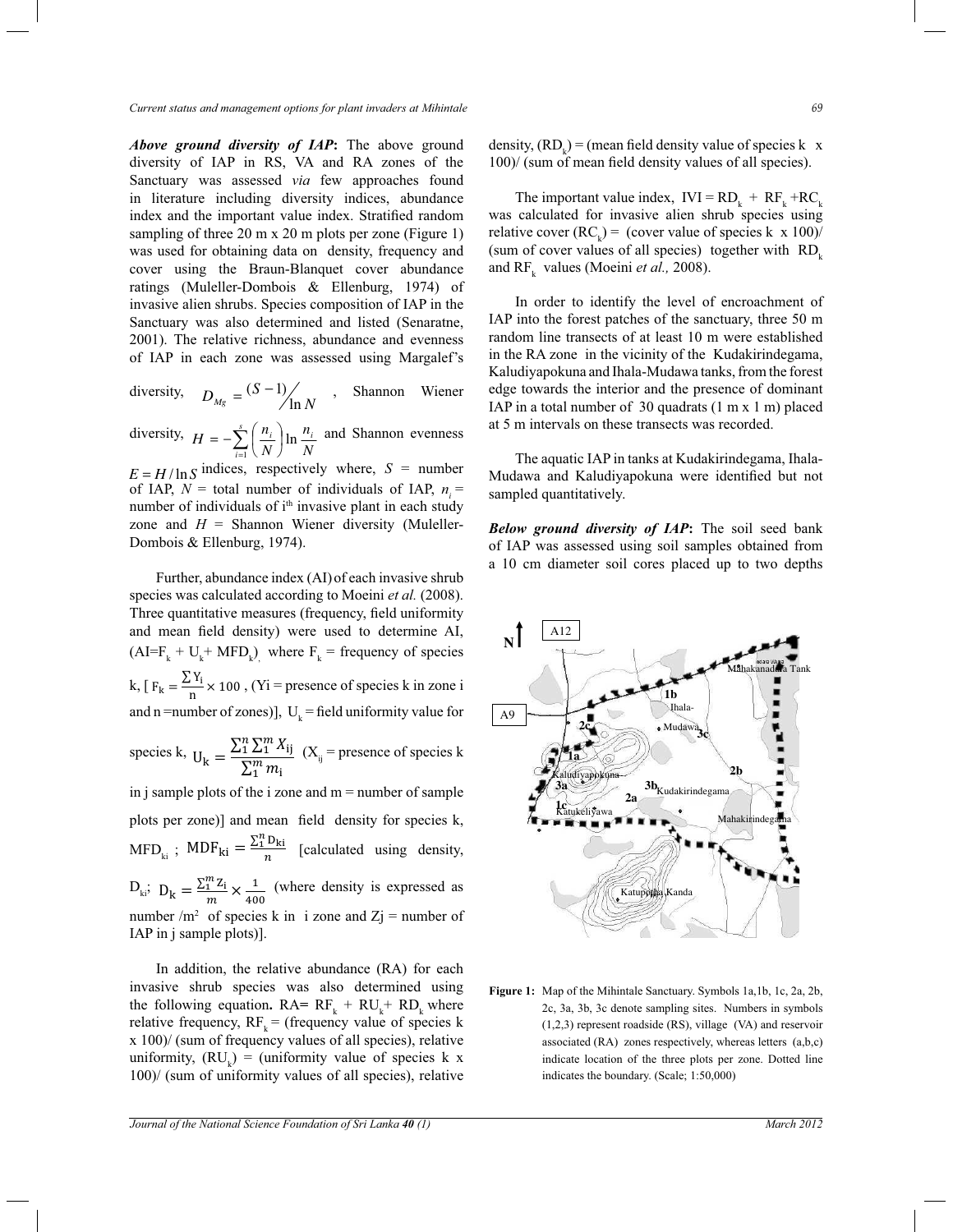ı

|                                                                                   |       |                     |                 | Distribution    |                 |          |                 |
|-----------------------------------------------------------------------------------|-------|---------------------|-----------------|-----------------|-----------------|----------|-----------------|
| Botanical name,<br>common names<br>and plant family                               | Habit | Dispersal<br>method | <b>RS</b>       |                 | RA              |          |                 |
|                                                                                   |       |                     |                 | Disturbed       | Aquatic         | Forested |                 |
| Chromolaena odorata<br>Siam weed (E) Podisinchomaran (S)<br>(Asteraceae)          | Herb  | Wind                |                 | $\! + \!\!\!\!$ |                 | $^{+}$   |                 |
| Mikania cordata<br>Mile-a-minute weed $(E)$<br>Wathupalu (S)<br>(Asteraceae)      | Herb  | Wind                |                 |                 |                 | $^{+}$   | $\! + \!\!\!\!$ |
| Tithonia diversifolia<br>Wild Sunflower (E)<br>Naththasooriya (S)<br>(Asteraceae) | Shrub | Wind                |                 |                 |                 |          |                 |
| Cuscuta campestris<br>Cuscuta $(E,S)$<br>(Cuscutaceae)                            | Herb  |                     |                 |                 |                 |          |                 |
| Leucaena leucocephala<br>Popinac (E), Ipil Ipil (S)<br>(Fabaceae)                 | Tree  | Wind<br>Animals     | $^{+}$          |                 |                 | $^{+}$   | $\! + \!\!\!\!$ |
| Mimosa invisa<br>Wal nidikumba (S)<br>(Fabaceae)                                  | Herb  | Wind<br>Animal      | $^{+}$          |                 |                 | $^{+}$   | $\! + \!\!\!\!$ |
| Imperata cylindrica<br>Cogon grass (E), Illuk (S)<br>(Poaceaee)                   | Herb  | Wind                |                 | $^{+}$          |                 | $^{+}$   |                 |
| Panicum maximum<br>Guinea grass (E), Gini Thana (S)<br>(Poaceaee)                 | Herb  | Wind<br>Animal      | $\! + \!\!\!\!$ | $^{+}$          |                 | $^{+}$   | $^{+}$          |
| Pennisetum polystachyon<br>Bottle brush grass (E), Rila Thana (S)<br>(Poaceae)    | Herb  | Wind<br>Animal      |                 | $^{+}$          |                 |          |                 |
| Hydrilla verticillata<br>Hydrilla (E, S)<br>(Hydrocharitaceae)                    | Herb  |                     |                 |                 | $^{+}$          |          |                 |
| Salvinia molesta<br>Salvinia (E, S)<br>(Salviniaceae)                             | Herb  |                     |                 |                 | $^{+}$          |          |                 |
| Typha angustifolia<br>Cattail (E), Hambu (S)<br>(Typhaceae)                       | Herb  | Wind                |                 | $^{+}$          | $\! + \!\!\!\!$ |          |                 |
| Lantana camara<br>Prickly Lantana (E)<br>Higuru/Gandapana (S)<br>(Verbenaceae)    | Shrub | Animals             | $\! + \!\!\!\!$ |                 |                 | $^{+}$   | $\! + \!\!\!\!$ |
| E: English; S: Sinhala                                                            |       |                     |                 |                 |                 |          |                 |

**Table 1:** List of invasive alien plants (IAP) identified at Mihintale Sanctuary

*March 2012 Journal of the National Science Foundation of Sri Lanka*  $40$  *(1)*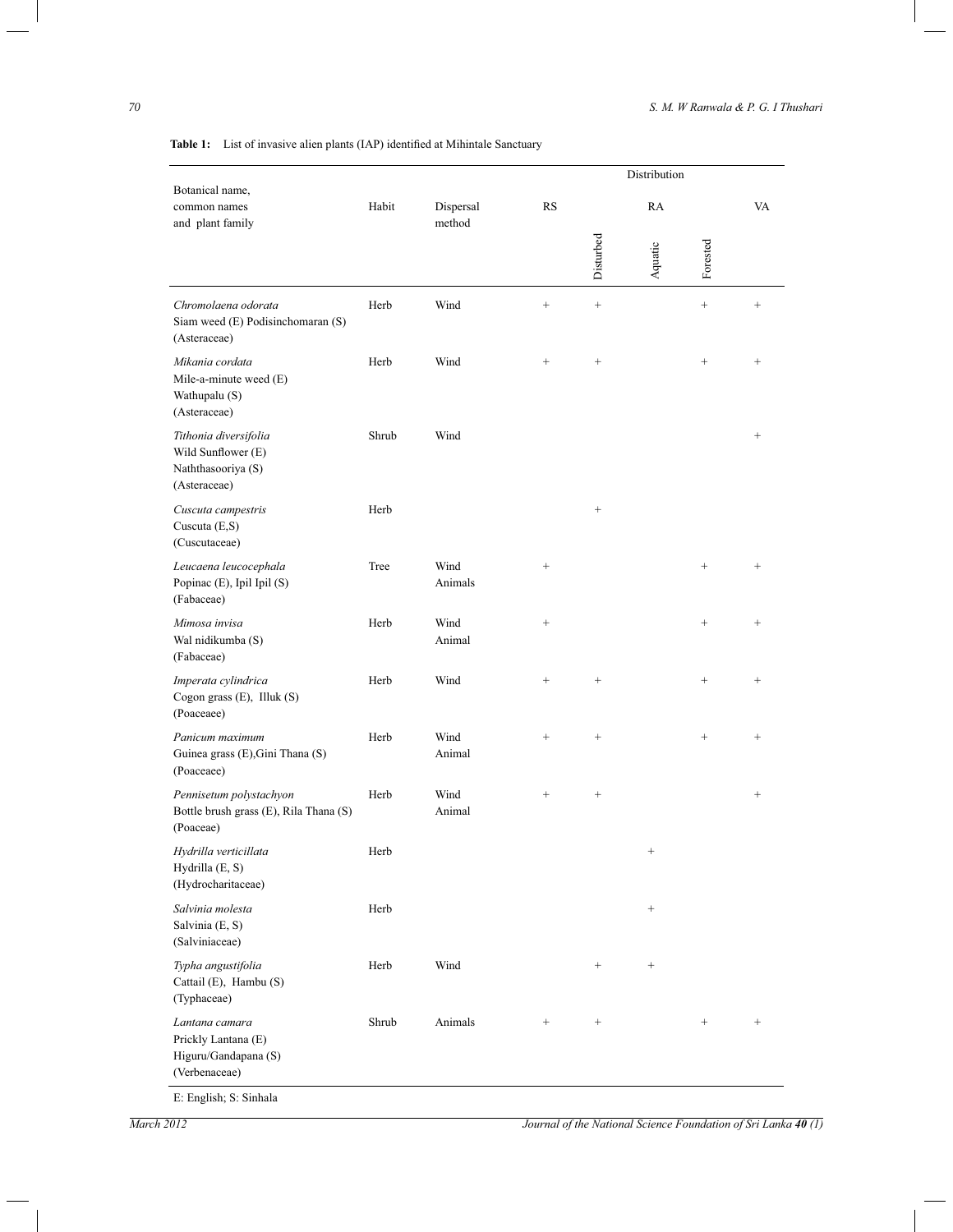*Current status and management options for plant invaders at Mihintale 71*

 $(0 - 3 \text{ cm}, 4 - 8 \text{ cm})$  in the sampling locations of the three zones, RA, RS and VA (Figure 1). In addition, another two composite soil samples were obtained from the RA zone representing sites in which debris of IAP were dumped by the villages with and without burning. The soil samples were placed separately in shallow germination trays (65 mm diameter and 23 mm height) in a greenhouse (Richardson *et al.,*1989) in a randomized complete block design with four replicates. Soils were kept moist and the emergence of seedlings was monitored every 3 d for 6 wks until no more seedlings emerged. At each observation the soil was disturbed using a small stick to stimulate germination and emergence of IAP. Emerged seedlings were transferred into separate trays and allowed to grow until identification was possible. Soil physical parameters such as pH, total moisture content, soil type and texture of each sample were also determined. Differences in seedling emergence from soils obtained from different land use zones were identified using Analysis of Variances (ANOVA), Proc. GLM, Minitab Software (Minitab Statistical Software, Release 2003, Minitab Inc.).

*Human activities and the spread of IAP***:** Information on the degree of awareness on problematic plants/weeds including IAP, invasion history of the dominant IAP, their interference on day-to-day human activities and attempts for any control measures adopted by the villagers and local agencies were obtained by randomly interviewing 60 adult inhabitants using an open and close ended questionnaire.

# **RESULTS**

#### **Above ground diversity of IAP**

A total of 15 IAP belonging to 15 genera and 09 families were identified from the Mihintale Sanctuary. Among them, 03 were aquatic species (Table 1).

The diversity of IAP in the Mihintale Sanctuary varied among the landuse zones. According to Margalef's diversity index, species richness of IAP was highest at RS  $(1.844)$  followed by RA $(0.985)$  and VA $(0.950)$ . The same pattern was observed for evenness of the distribution of IAP [RS(1.297)> RA(0.734)> VA(0.724]. As indicated by Shannon-Wiener index, the relative abundance of IAP varied RA(1.844)> RS (1.367)> VA(0.763). *Lantana camara* and *Chromolaena odorata* were identified as aggressive invaders in the Mihintale Sanctuary based on their higher AI, RA and IVI values (Tables 2a & b).

#### **Table 2a:** Abundance index (AI) and relative abundance (RA) of invasive alien shrubs

| Invasive alien plant species | ΑI    | R A    |
|------------------------------|-------|--------|
| Chromolaena odorata          | 2.014 | 64.890 |
| Lantana camara               | 2.053 | 64.463 |
| Panicum maximum              | 1 760 | 32.179 |
| Pennisetum polystachyon      | 1.470 | 27.618 |
| Tithonia diversifolia        | 0.427 | 13.906 |
| Leucaena leucocephala        | 0.789 | 12.258 |

**Table 2b:** Importance value index (IVI) of invasive alien shrubs in roadside (RS), reservoir (RA) and village (VA) zones of the Mihintale Sanctuary

| RS     | RA    | VA    |
|--------|-------|-------|
| 1.008  | 0.781 | 1.130 |
| 1.154  | 0.663 | 1.082 |
| 0.468  | 0.388 | 0.120 |
| 0.214  | 0.376 | 0.090 |
| 0.1194 |       | 0.100 |
|        |       | 0.478 |
|        |       |       |

## **Distribution of plant invaders at forest edge**

Among the seven IAP identified at the forest edge (Table 1), *Lantana camara* and *Chromolaena odorata* extended their distribution > 25 m towards the forest interior indicating a growing threat and potential for further spread (Figures 2 a, b  $\&$  c). Another noxious invasive plant, *Panicum maximum* was also highly abundant at the forest edge and exhibited a trend of encroaching the forest gaps especially in the vicinity of the Kudakirindegama tank (Figure 2b). Potential threat to forests from Ipil Ipil (*Leaucaena leucocephala*) was also exhibited around the Ihala-Mudawa tank.

#### **Distribution of aquatic invasive plants**

The well known aquatic invader *Salvinia molesta* was the most abundant species at Kaludiyapokuna tank but surprisingly it was not found at Ihala-Mudawa tank. Other aggressive aquatic invaders such as Hydrilla (*Hydrilla verticillata)* and Hambu (*Typha angustifolia)*  also exhibited a considerable spread in all tanks (Figure 3). Though, not considered as an IAP, Nelumbo (*Nelumbo nucifera*) also showed an abundant growth in all three tanks.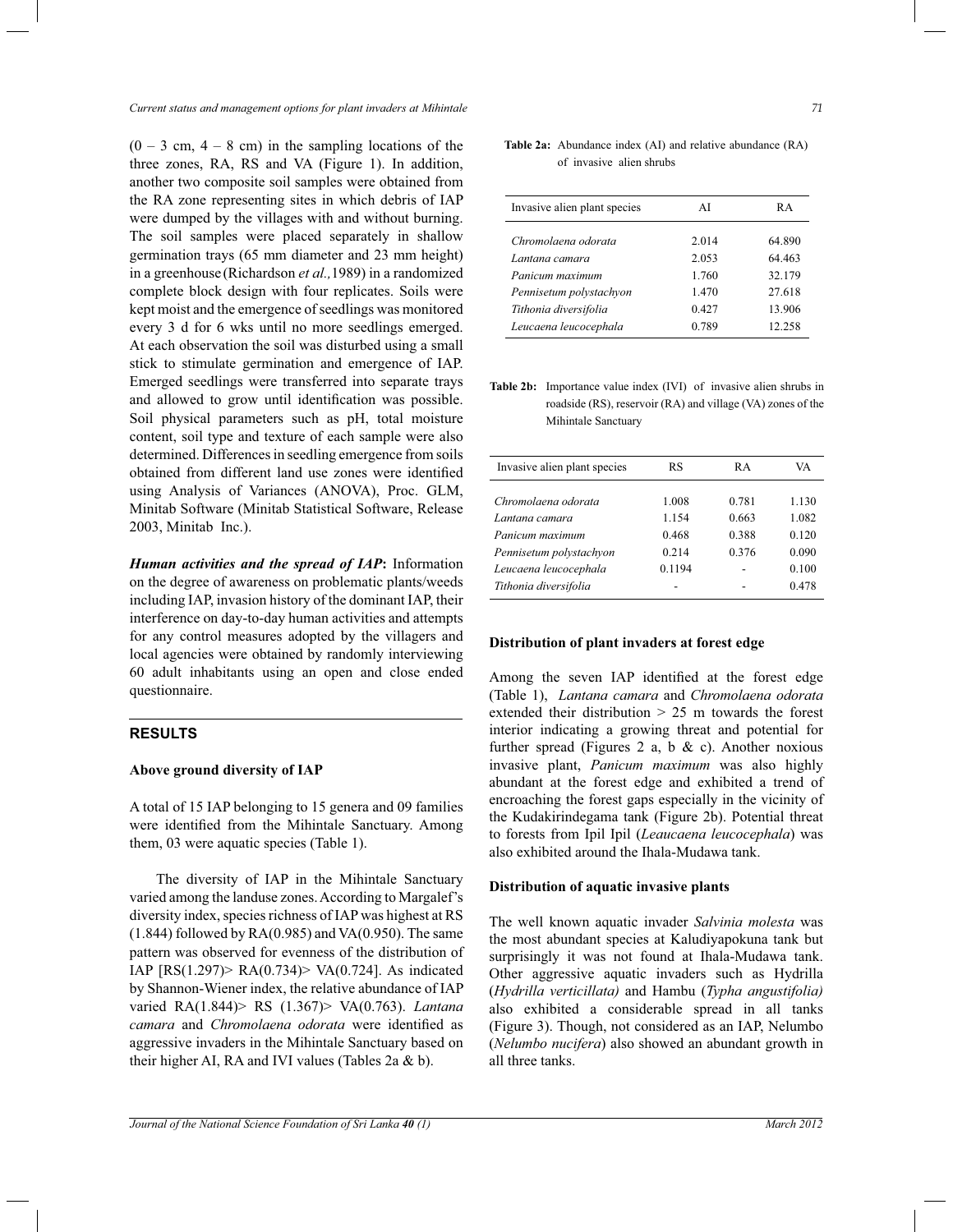





**Figure 2:** Dominant IAP from the edge towards the interior of the forested areas of the RA zone (a) Kudakirindegama Tank area (b) Kaludiyapokuna Tank area, (c) Ihala-mudawa Tank area. Symbols: - - - *Lantana camara*, ...... *Chromolaena odorata*, *–––– Panicum maximum, –* **. .** *– Leucaena leucocephala*

#### **Below ground diversity of IAP**

No significant difference  $(p > 0.05)$  was observed in the distribution of seeds of IAP among the study zones, RS, VA and RA although a significant difference  $(p< 0.05)$ was reported between top and bottom layers of soil.



**Figure 3:** Distribution of aquatic IAP in three selected tanks; Kaludiyapokuna, Kudakirindegama and Ihala-Mudawa within Mihintale Sanctuary

Common Ipil ipil (*Leucaena leucocephala*) exhibited the highest number of seedlings in samples obtained from Mahakirindegama tank area (3b) while more or less equal numbers of seedlings of *Mimosa invisa, Mikania cordata, Chromolaena odorata* were identified from other sampling sites.

 The soils of the study sites were mainly Reddish Browth Earth except for Low Humic Gley soil at the premises of Kudakirindegama tank. The pH varied from 6.93*–*7.03 while the moisture content of the study zones were RA (8.39) > VA (7.92) > RS (5.57) g per 100 g dry soil.

# **Human activities and the spread of IAP**

About 90% of villagers were able to identify Podisinchnomaran (*Chromolaena odorata*)*,* Gandapana (*Lantana camara*), Salvinia (*Salvinia molesta*), Hydrilla (*Hydrilla verticillata*) and Gini thana (*Panicum maximum*) plants as major problematic species despite their poor understanding on the definition of IAP and/or related terminologies. Inhabitants commented that aquatic IAP were more problematic than terrestrial IAP as the spread of IAP in tanks has been a major problem for their dayto-day activities. About 34% of the inhabitants reported that all IAP found at present (Table 1) were not seen in the sanctuary about 10*–*15 years ago. According to 92% of inhabitans, two-three decades ago *Chromolaena odorata, Lantana. camara*, *Panicum maximum* were not as abundant as now and had been restricted to a few patches only in the RS zone.

 Villagers believe that the introduction of *P. maximum*  was due to its usage as fodder. Disturbances to the ecosystem *via* clearing and fuel wood collection seemed

*72 S. M. W Ranwala & P. G. I Thushari*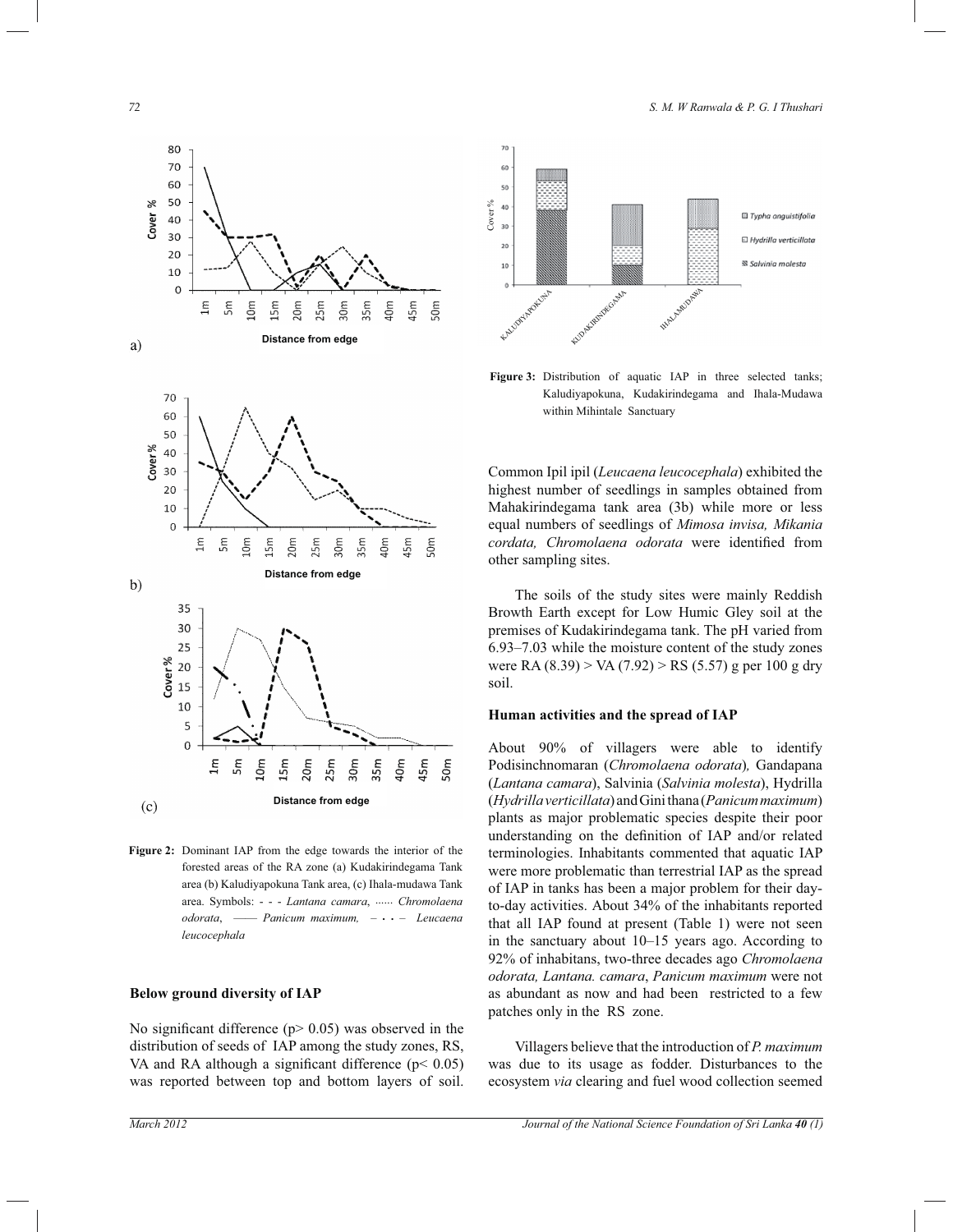to have further influenced the spread of IAP within the Sanctuary. Fishing nets were responsible for the introduction of aquatic IAP from one tank to another as the villagers did not have the habit of picking up the plants or their propagules trapped in nets after use. This was evident from the absence of *Salvinia molesta* in Ihala-Mudawa tank, which was not used for fishing activities for some time.

 At present, IAP are marginally utilized as fodder, food, weaving material and medicinal purposes by the villagers. It was identified that villagers were not aware of the potential commercial uses of IAP except for the use of Salvinia and Naththasooriya (*Tithonia diversifolia*) as green manure. It had been a traditional practice to use dried *Salvinia molesta* as fertilizer by farmers inhabiting the Kudakirindegama tank area and this clearly coincided with the low abundance of *Salvinia molesta* in these premises. On the other hand, presence of *Tithonia diversfolia* only in the VA indicates a risk of spread into other zones in the future.

 Nearly 85% of the villagers expressed their commitment towards eradicating 'troublesome species' as they identified such plants to be competitors, disease carriers, toxic plants and species that interfere with their day-to-day activities such as bathing, washing of clothes and fishing. Their enthusiastic maintenance of the environment by eradicating IAP was clearly demonstrated by the 'IAP free areas' such as the ST zone. Further, it was identified that the spread of IAP was kept minimal in home gardens of inhabitants due to regular uprooting of weeds, regular cleaning, and sweeping. Their attempts to control the spread of *Lantana camara* and *Chromolaena odorata* within home gardens by mechanical methods including slashing, hand pulling and hoeing have helped to minimize their spread, but the forest edge has been a major dumping site for these plant debris. It was evident that their inadequate knowledge on biology and ecology of IAP had resulted in careless introductions of plant parts from their home gardens to forest edge. Establishment of waste (mainly organic) dumping sites seemed to encourage the richness and abundance of IAP and their subsequent spread towards the interior of the forest.

 Villagers appreciated the attention and assistance provided by the relevant government authorities to clear aquatic invasive alien species during 'Poson Poya programmes'. They also expressed their unhappiness on the insufficient attention paid to terrestrial IAP. Almost all villages expressed their willingness to participate in community programmes for eradication of IAP from the Mihintale Sanctuary.

# **DISCUSSION**

The Mihintale Sanctuary has not escaped from the growing threats of IAP as nearly half of the IAP recorded in Sri Lanka were reported during this survey. The most prevalent IAP in the Mihintale Sanctuary were *Lantana camara, Chromolaena odorata, Panicum maximum, Salvinia molesta*, *Hydrilla verticillata, Mikania corata* and *Imperata cylindrica*, most of which are the world's worst weeds (World Conservation Union, 2001)*.* Currently RS and RA zones of the Sanctuary are highly affected by IAP whereas ST zone seem to be 'out of danger' and VA zone is kept 'under control' by the villagers. However, intrusion of *Lantana camara* and *Chromolaena odorata* towards the forest interior poses a sign of danger and potential threat of IAP to the FO zone. These plant invaders, as found in all national parks and other protected areas (Weerakoon, 2008) could be identified as priority species for control and eradication of IAP at the Mihintale Sanctuary. Both the above species are well known to be serious invaders that have shown to reduce richness and abundance of native species. *Lantana camara* is reported to limit recruitment of native species and alter ecosystem structure and function especially in the disturbed habitats when the cover is >75% (Gentle & Duggin, 1997; Duggin & Gentle, 1998; Sharma *et al.,* 2005; Kohli *et al.,* 2006; Gooden *et al.,* 2009). Disturbances to forests such as canopy removal and gap formation have shown to increase the capacity of *Lantana camara* to suppress native species *via* greater resource acquisition and space utilization (Grice, 2004; Totland *et al.,* 2005). Similarly, *Chromolaena odorata*  causes reduction of richness of native species and alter the structure and function of ecosystems. (Mahindapala *et al.,* 1980; Prasad, 2009). As it had been shown that the spread of bird and wind dispersed species is high in the connected, relative to the unconnected habitat patches in fragmented habitats (Fox & Fox, 1986; Rajmánek, 1989; Tewksbury *et al.,* 2002; Ohlemuller *et al.,* 2006), it could be emphasized that the forests of the Mihintale Sanctuary are at a greater risk of encroachment by *Lantana camara* and *Chromolaena odorata,* as they are highly degraded interconnected patches of forests and scrub lands subjected to varying degrees of disturbances by villagers. Another giant invader, *Panicum maximum* also showed a clear trend of occupying forest gaps in a few locations, increasing threats from IAP to the FO zone in the Sanctuary.

 The top layers of soil of the RS, VA and RA zones of the Sanctuary were responsible for the persistence of IAP by storing and producing a greater number of viable seeds of plant invaders. The variation of the moisture content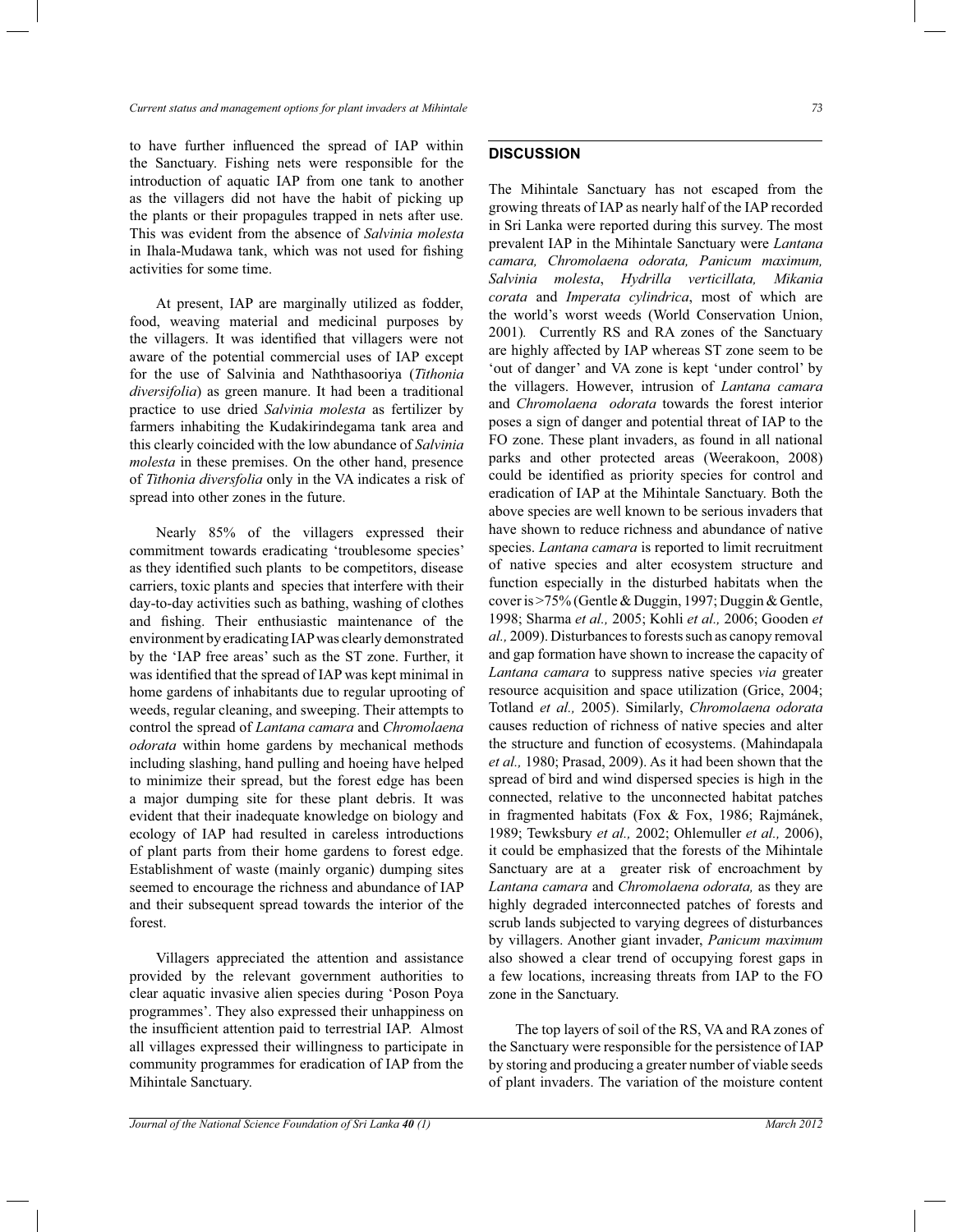of soil and the nutrients probably supplied by the plant debris at dumping sites could be possible factors that influence the establishment, fast growth, reproduction and spread of invasive plants in the VA zone. Clearing of forests would also promote spread of IAP as it provides suitable niches for plant establishment. Present study clearly supports the idea that invasions are more prevalent in areas subject to anthropogenic disturbances especially in fragmented landscapes.

 It has been well understood that insufficient attention and effort to detect infestations, lack of timely control and monitoring activities had compromised the possibility to eradicate IAS in many instances. Most cases of successful control of IAS have been initiated during early stages of invasion as low abundance of IAS in the habitat make them realistic targets for control even with limited resources (Witterberg *et al.,* 2001; Tu, 2009)*.* As findings of this study reveal that the spread of IAP at the Mihintale Sanctuary lies at a manageable level if suitable management options could be adopted, necessary action should be taken immediately to protect the affected zones of the sanctuary from the growing threats of serious plant invaders. The current practices of utilization of IAP as green manure could be further encouraged and supported while guidance on developing and practicing novel methods on utilization of priority species will be greatly helpful in controlling their populations as this is the best available and easiest method for the control of IAS (Marambe, 2008).

 Villagers have been an integral part of the Mihintale Sanctuary for a long time and thus the sanctuary could be considered as a socio-ecological system (Divisional Secretariat, Mihintale, 2006) in which the natural landscape has been transformed by human actions and the landscape qualities have shaped the way of life of the villages. Moreover, the capacity of local communities in managing and maintaining IAP free zones in the environment was clearly revealed by the present study. Therefore, development of an adaptive management strategy by involving community participation would be a realistic measure in managing IAP at the Mihintale Sanctuary. Participation of the local communities in selecting, developing and monitoring control measures has shown promising results in many IAS management programmes (Tu, 2009). Regular monitoring of the spread of IAP is also essential to maintain the weed populations at a controllable level to reduce impacts from IAP. Thus, promoting regular cleaning and habitat restoration practices would also contribute to minimize populations of IAP in the Sanctuary. Conducting education programmes on identification of IAP at premature stages, "do's and dont's with IAS" and the biology and ecology

of troublesome weeds could help create enthusiasm and better awareness on IAP among local communities to effectively manage plant invaders in the Sanctuary. It will also avoid future detrimental introductions. Such upgrading of knowledge will add more value to their lives to make them the most effective guardians of the landscape in the Mihintale Sanctuary while reducing the pressure and costs on the Sri Lankan government in controlling and managing the alien invaders.

#### **REFERENCES**

- 1. Algama A. M. N. S. & Seneviratne G. I. (2000). Nature of the invasive species *Prosopis juliflora* in Sri Lanka. In: *Proceedings of the Symposium on Alien Invasive Species of Sri Lanka: Impact on ecosystems and management* (ed. B. Marambe), Ministry of Forestry and Environment, Sampathpaya, Battaramulla, pp. 41*–* 45.
- 2. Amarasinghe L. (1999). Influence of invasive flora on agricultural activities. In: *Proceedings of the First National workshop on Alien Invasive Species in Sri Lanka* (ed. B. Marambe), Ministry of Forestry and Environment, Sampathpaya, Battaramulla, pp. 53*–*55.
- 3. Amarasinghe L. (2008). Experiences on management of aquatic weeds in Sri Lanka. In: *Proceedings of the Third National Symposium on Invasive Alien Species*  (ed. S.M.W. Ranwala), Joint publication of Sri Lanka Association for the Advancement of Science (Section D), National Science Foundation, Biodiversity Secretariat, Ministry of Environment and Natural Resources, Sri Lanka, pp. 26 *–* 30.
- 4. Balckburn T. M., Cassey P., Duncan R. P., Evans K. L. & Gaston K. J. (2004). Avian extinction and mammalian introductions on oceanic Islands. *Science* **305**(5692):1955*–*1958.
- 5. Bambaradeniya C. N. B., Ekanayake S. P. & Gunawardena J. (1999). Preliminary observations on the status of alien invasive biota in natural ecosystems of Sri Lanka. *Report of Workshop on Alien Invasive Species, Global Biodiversity Forum of the South and South East Asia*, pp. 78*–*79. World Conservation Union, Regional Biodiversity Programme for Asia, Colombo.
- 6. Bjerknes A., Totland Ø., Hegland S. J. & Nielsen A. (2007). Do alien plant invasions really affect pollination success in native plant species? *Biological Conservation* **138**(1): 1*–*12.
- 7. Convention on Biological Diversity (CBD) (2008). Alien species that threaten ecosystems, habitats and species, *Article 8[h].* Secretariat of the Convention on Biological Diversity, United Nations.
- 8. Cummings J. (2006). *Sri Lanka*. Lonley Planet Publications Ltd., New York, USA.
- 9. Divisional Secretariat, Mihintale. (2006). *Mihintale, Sampath Pathikada.* Divisional Secretariat, Mihintale.
- 10. Duggin J.A. & Gentle C.B. (1998). Experimental evidence on the importance of disturbance intensity for invasion of *Lantana camara* L. in dry rain forest- open forest ecotones in north eastern NSW Australia. *Forest Ecology and*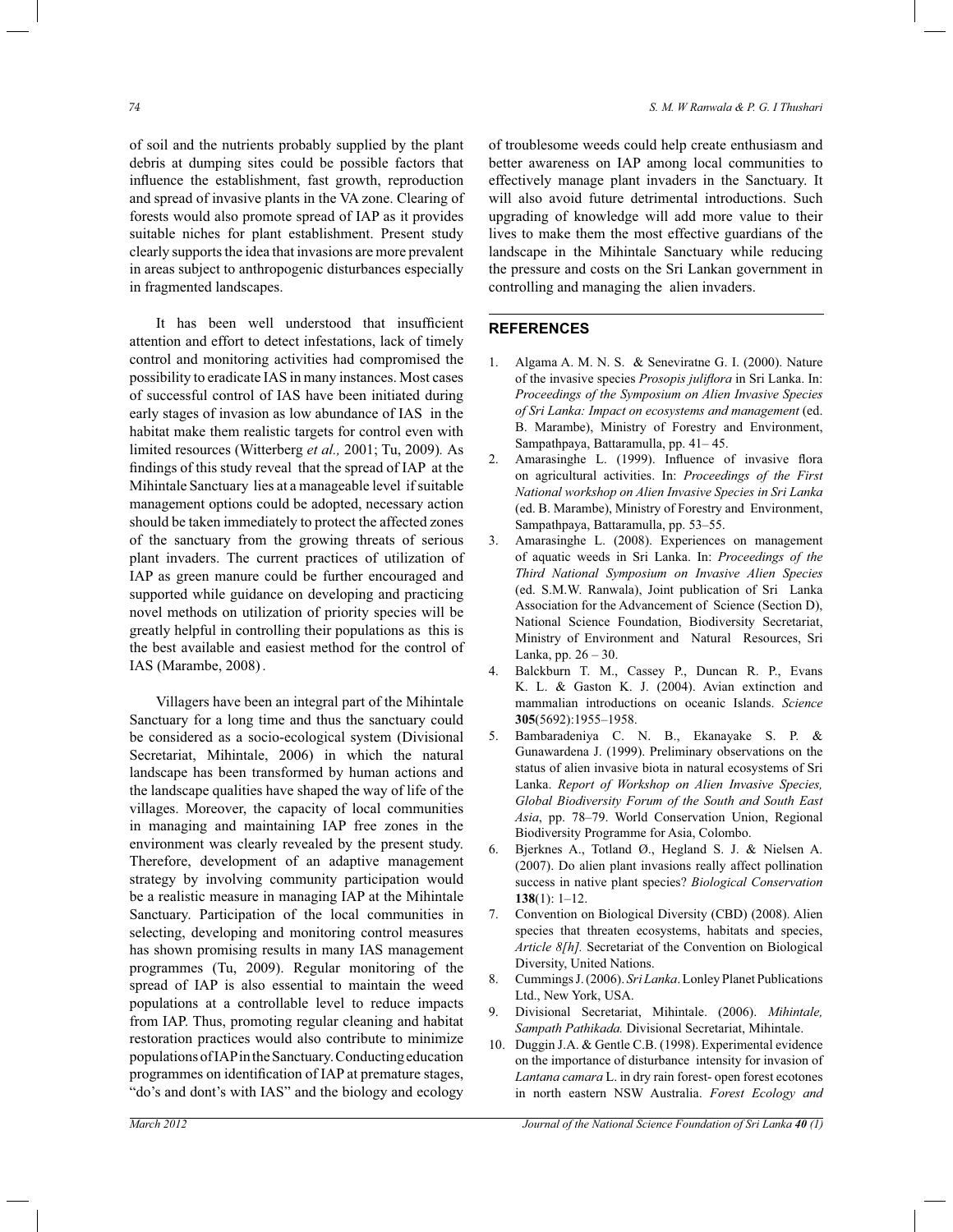*Current status and management options for plant invaders at Mihintale 75*

*Management* **109**(1-3): 279 *–* 292.

- 11. Ellstrandia N.C. & Schierenbeck K.A. (2000). Hybridization as a stimulus for the evolution of invasiveness in plants. *Proceedings of the National Academy of Science*  **97**: 7043*–*7050.
- 12. Fox M.D. & Fox B.J. (1986). The susceptibility of natural communities to invasion. *Ecology of Biological Invasions: an Australian Perspective* (eds. R. H. Groves & J.J. Burdon), pp. 57-66. Australian Academy of Science, Canberra, Australia.
- 13. Gentle C. B. & Duggin J. A. (1997). *Lantana camara* invasions in dry rainforest- open forest ecotones: the role of disturbance associated with fire and cattle grazing. *Australian Journal of Ecology* **22**(3): 298-306.
- 14. Gooden B., French K., Turner P. J. & Downey P. O. (2009). Impact threshold for an alien plant invader *Lantana camara* L. on native plant communities. *Biological Conservation* **142**(11): 2631-2641.
- 15. Grice A.C. (2004). Weeds and the monitoring of biodiversity in Australian rangelands. *Austral Ecology* **29**(3): 51-58.
- 16. Gurevitch J. & Padilla D. K. (2004). Are invasive species a major cause of extinctions? *Trends in Ecology and Evolution* **19**(9): 470- 474.
- 17. Herath A., Karunanayake C. & Wijesundara S. (2009). Diversity of medicinal plants in Mihintale sanctuary. In: *Proceedings of the 14th International Forestry and Environment Symposium*, University of Sri Jayawardenepura, Nugegoda, p. 51.
- 18. Jayasuriya A. H. M. (2000). Biological Invasions and biodiversity loss. In: *Proceedings of the Symposium on Alien Invasive Species of Sri Lanka: Impact on ecosystems and management* (ed. B. Marambe), Ministry of Forestry and Environment, Sampathpaya, Battaramulla, pp 7*–*11.
- 19. Kohli R. K., Batish D.R., Singh H.P. & Dograk S. (2006). Status, invasiveness and environmental threats of three tropical American invasive weeds (*Parthenium hysterophorus* L., *Ageratum conyzoideus* L., *Lantana camara* L.) in India. *Biological Invasions* **8**(7): 1501*–*1510.
- 20. Lindsay E. A. & French K. (2004). *Chrysanthemoides monilifera* ssp. *rotundus* invasion alters decomposition rate in coastal areas of South Eastern Australia. *Forest Ecology and Management* **198**(1-3): 387*–*399.
- 21. Mack R.N., Simberolff D., Lonsdale W. M., Evans S. H., Clout M. & Bazzaz F. A. (2000). Biotic invasions: causes, epidemiology, global sequences and control. *Ecological Applications* **10**(3): 689 *–*710.
- 22. Mahindapala R., Kirthisinghe J. K. E. & Pinto J. L. J. E. (1980). Some studies on the biological control of *Chromolaena odorata* (Eupatorium). *Coconut Quarterly* **31**(3/4): 98*–*104.
- 23. Marambe B. (2008). Research priorities on invasive alien species in Sri Lanka. In: *Proceedings of the Third National Symposium on Invasive Alien Species* (ed. S.M.W. Ranwala), Joint publication of Sri Lanka Association for the Advancement of Science (Section D), National Science Foundation, Biodiversity Secretariat, Ministry of Environment and Natural Resources, Sri Lanka,

pp. 7*–*12.

- 24. Marambe B., Pushpakumara D. K. N. G., Silva P., Ratnayake H.D. & Vidanage S. (2006). Chapter report on impacts on biodiversity. *Addendum to Biodiversity Conservation in Sri Lanka; a Framework for Action.*  Ministry of Environment and Natural Resources, Colombo.
- 25. Marambe B., Amarasinghe L. & Gamage G. (2002). National profile report on invasive alien species in Sri Lanka. In: *Proceedings of Regional Workshop on Prevention and Management of Invasive Alien Species: Forging Cooperation throughout South and Southeast Asia* (eds. N. Pallewatta, J. K. Reaser & A. T. Gutierrez), Joint publication of Government of USA, Royal-Thai Government Thai Biodiversity Center, and Global Invasive Species Programme; pp. 91*–*103A.
- 26. Mc Neely J. A. & Jeffery A. I. (2004). Strangers in our midst: the problem of Invasive Alien Species. *Environment*  **46**(6):  $6 - 31$ .
- 27. Ministry of Forestry and Environment and World Conservation Union (1997). *Designing an Optimum Protected Areas System for Sri Lanka's Natural Forests*, volume I, World Conservation & Monitoring Center, Ministry of Forestry and Environment and World Conservation Union, Colombo.
- 28. Ministry of Forestry and Environment (1999). *Biodiversity Conservation in Sri Lanka*: *a Framework for Action*. Ministry of Forestry and Environment, Sampathpaya, Battaramulla.
- 29. Minitab Statistical Software, Release 2003, Minitab Inc.,
- 30. Moeini M. M., Baghestani M. A. & Mashhad H. R. (2008). Introducing an abundance index for assessing weed flora in survey studies. *Weed Biology & Management*  **8**(3): 172*–*180.
- 31. Muleller-Dombois D. & Ellenburg H. (1974). *Aims and Methods of Vegetation Ecology*. John Wiley and Sons Inc., New York, USA.
- 32. Ohlemuller R., Walker S. & Wilson J. B. (2006). Local *vs* regional factors as determinants of the invisibility of indigenous forest fragments by alien invasive species. *Oikos* **112**(3): 493*–*501.
- 33. Pejchar L. & Mooney H. A. (2009). Invasive species, ecosystem services and human well being. *Trends in Ecology and Evolution* **24**(9): 497*–*504.
- 34. Pimentel D., Lach L., Zuniga R. & Morrison D. (2000). Environment and economic costs of non indigenous species in the US. *BioScience* **50**(1): 53 *–* 65.
- 35. Prasad A.E. (2009). Tree community change in as tropical dry forest; the role of roads and exotic plant invasion. *Environmental Conservation* **36**(3): 201*–*207.
- 36. Pushpakumara D. K. N. G., Dharmapala S. P. & Abeygunasekera L. (2000). Effect of *Myroxylon balsamum* on biodiversity of Udawattekele in Central Province of Sri Lanka. In: *Proceedings of the Symposium on Alien Invasive Species of Sri Lanka: Impact on Ecosystems and Management* (ed. B. Marambe), Ministry of Forestry and Environment, Sampathpaya, Battaramulla, pp. 47*–*50.
- 37. Rajmánek M. (1989). Invasibility of plant communities. *Biological Invasions: a global perspective* (eds. J.A.